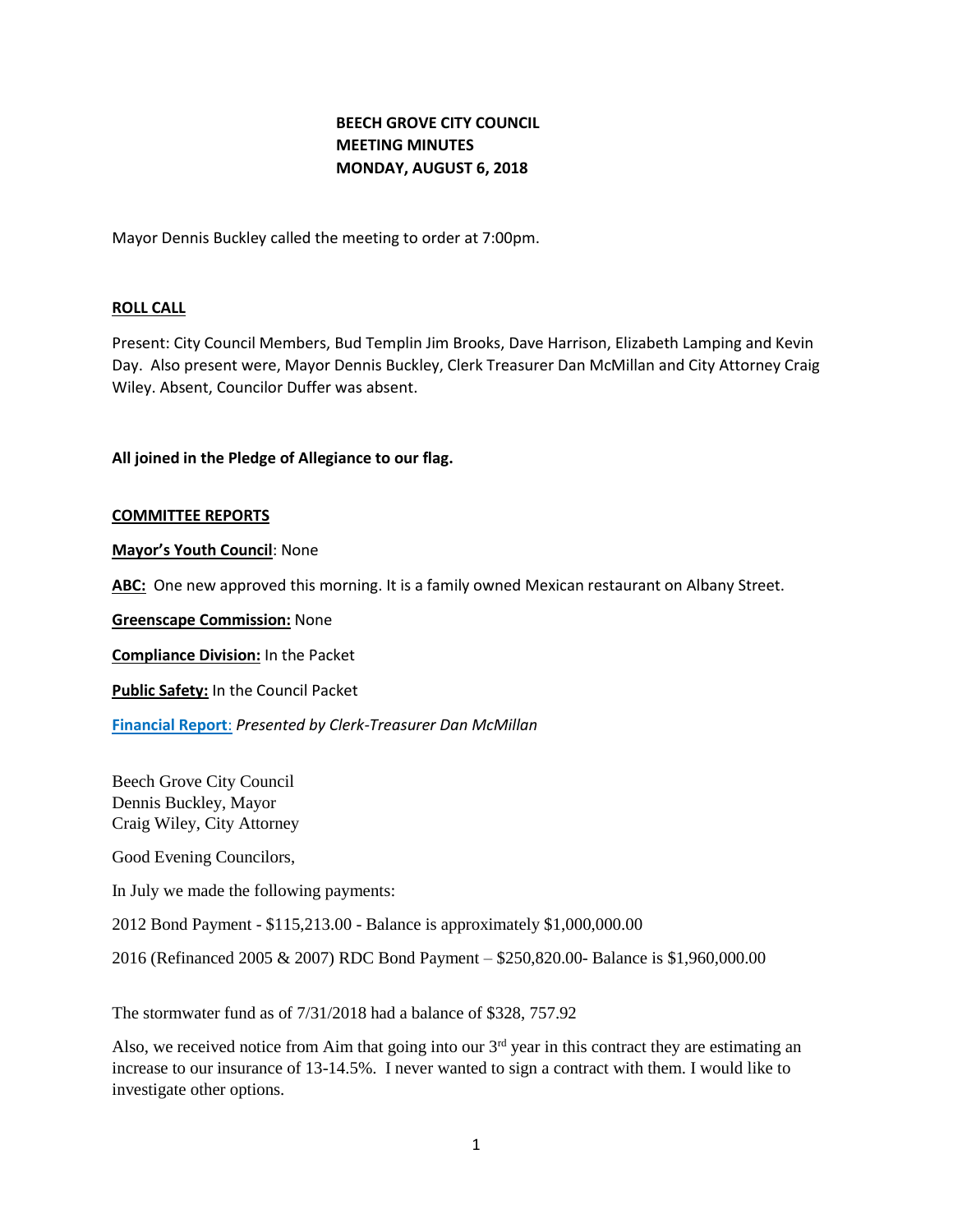Again, a reminder that we did not get a tax anticipation warrant this year and we have lived within our budget. That is good news and helps provide a bright financial picture for the City of Beech Grove, which ultimately affects our citizens and the employees.

Community events can be added free of charge by emailing me at dan.mcmillan@beechgrove.com

Thanks to the website volunteers who continue to keep it updated at no cost to the taxpayers. Financial Reports, Debt Service, Bank Balances and more can be found on the City Website at [www.beechgrove.com.](file:///C:/Users/dan/Documents/www.beechgrove.com)

The bank balances are listed below:

| <b>City Corporation</b>                               | \$3,856,905.48 |
|-------------------------------------------------------|----------------|
| <b>Utilities</b>                                      | \$1,284,011.01 |
| Criminal Investigation<br>Fund (CIF                   | \$150,413.03   |
| <b>RDC</b> General                                    | \$466,206.87   |
| <b>RDC</b> Debt Service<br>(DSR)                      | \$240,000.00   |
| 2004 SRF Debt Service<br>(DSR)                        | \$138,167.05   |
| 2015A Refunding Bond<br>Debt Service Reserve<br>(DSR) | \$64,077.30    |

As always, if you have any questions my door is always open. Thank you.

Respectfully Submitted,

Dan McMillan, Clerk Treasurer City of Beech Grove

# **APPROVAL OF MINUTES**

# **July 2, 2018**

Councilor Lamping ask that her last name be corrected in the minutes to read, Elizabeth Lamping. Councilor Brooks moved to approve the minutes with the correction to Councilor Lamping's name. Councilor Harrison seconded the Motion; which was approved by voice vote. Councilor Mascari abstained because he was not present for that meeting.

# **July 16, 2018**

Councilor Harrison moved to approve the minutes as presented. Councilor Mascari seconded the Motion; which was approved by unanimous voice vote.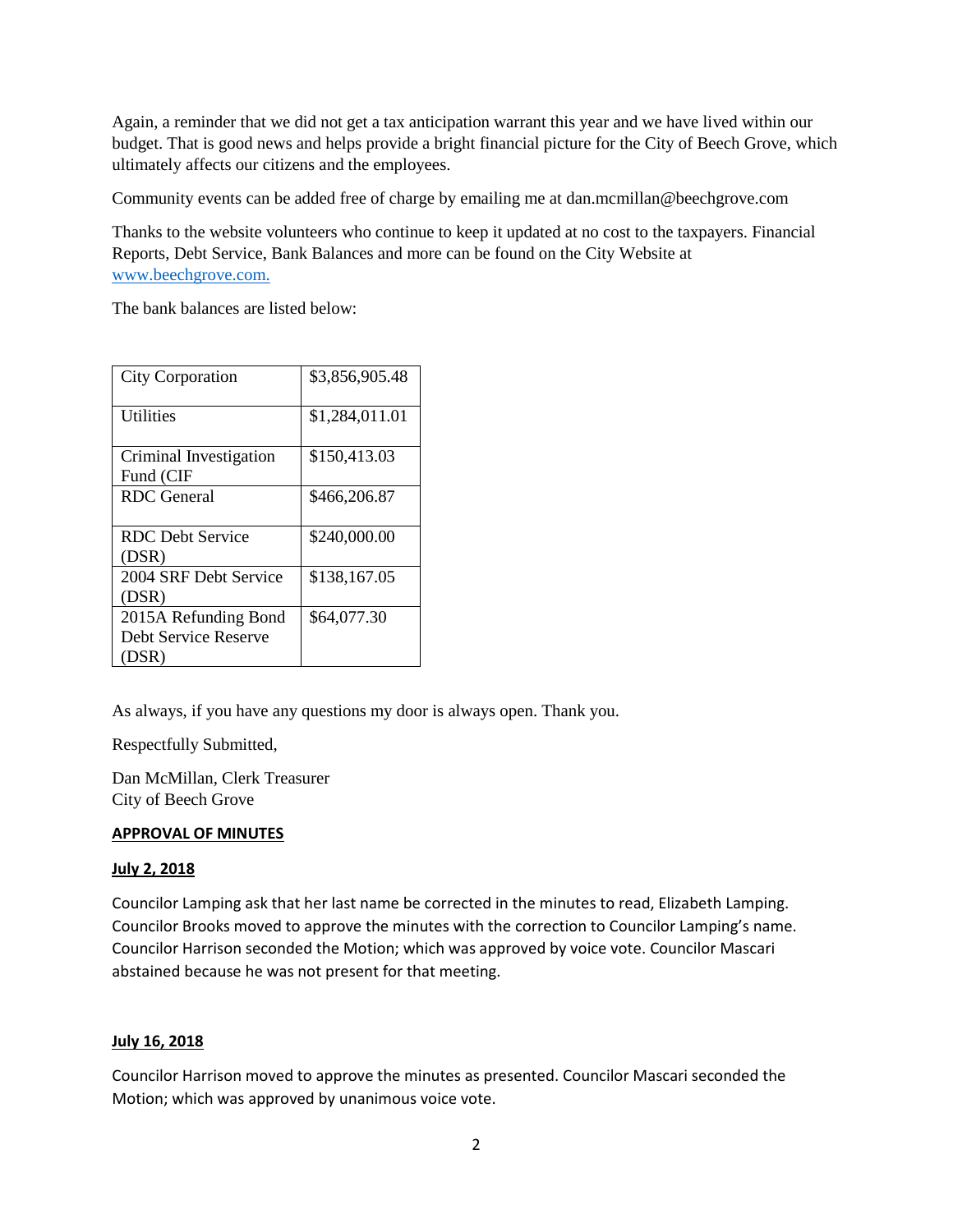# **OLD BUSINESS**

### **[General Ordinance No. 11, 2018](http://www.beechgrove.com/uploads/1/0/1/2/10129925/general_ordinance_no.112018.pdf)**

...*An Ordinance that Deletes Chapter 104 of the Code of Ordinances for the City of Beech Grove Concerning False Alarms*

Councilor Brooks moved to read by title only. Councilor Harrison seconded the Motion which was approved by unanimous voice vote.

Clerk-Treasurer McMillan read the ordinance into the record.

Councilor Harrison moved to approve the ordinance. Councilor Mascari seconded the Motion; which was approved by unanimous voice vote. General Ordinance No. 11, 2018 was approved on Second Reading.

### **[General Ordinance No.12, 2018](http://www.beechgrove.com/uploads/1/0/1/2/10129925/general_ordinance_12_2018.pdf)**

...*Amends Chapter 36 of the Code of Ordinances for the City of Beech Grove City Policies*

Clerk-Treasurer McMillan read the ordinance into the record.

Councilor Lamping moved to table the ordinance. Councilor Templin seconded the Motion; which was approved by a 4-2 voice vote. Councilors Brooks and Harrisons voted no to tabling the ordinance. General Ordinance No.12, 2018 was tabled.

#### **NEW BUSINESS**

#### **[General Ordinance No.13, 2018](http://www.beechgrove.com/uploads/1/0/1/2/10129925/general_ordinance_13_2018.pdf)**

.*..Is an ordinance that replaces Chapter 155 of the Code of Ordinances concerning Residential Housing Properties in the City of Beech Grove*

Councilor Duffer asked to make a change on page 2, third sentence from the bottom to read, their representative, instead of, registered agent.

A Councilor wanted to make sure it reads, rent to own properties are not exempt from this ordinance, and that is listed on page 3, number 6.

Page 5, Section; 155.007, B; has been changed to read ,1 year, as requested by a Councilor and then Sub Section 1, has been changed to \$75.00 and Councilor Brooks wants that corrected to \$150.00. Councilor Mascari wants it changed to read, \$150.00 rental unit or rental housing unit, page 7, sub section I; reads the department cannot consider tenants or possible tenants as a reason for possible denial of a license. This ordinance would come into effect 6 months after the legal notice has been published.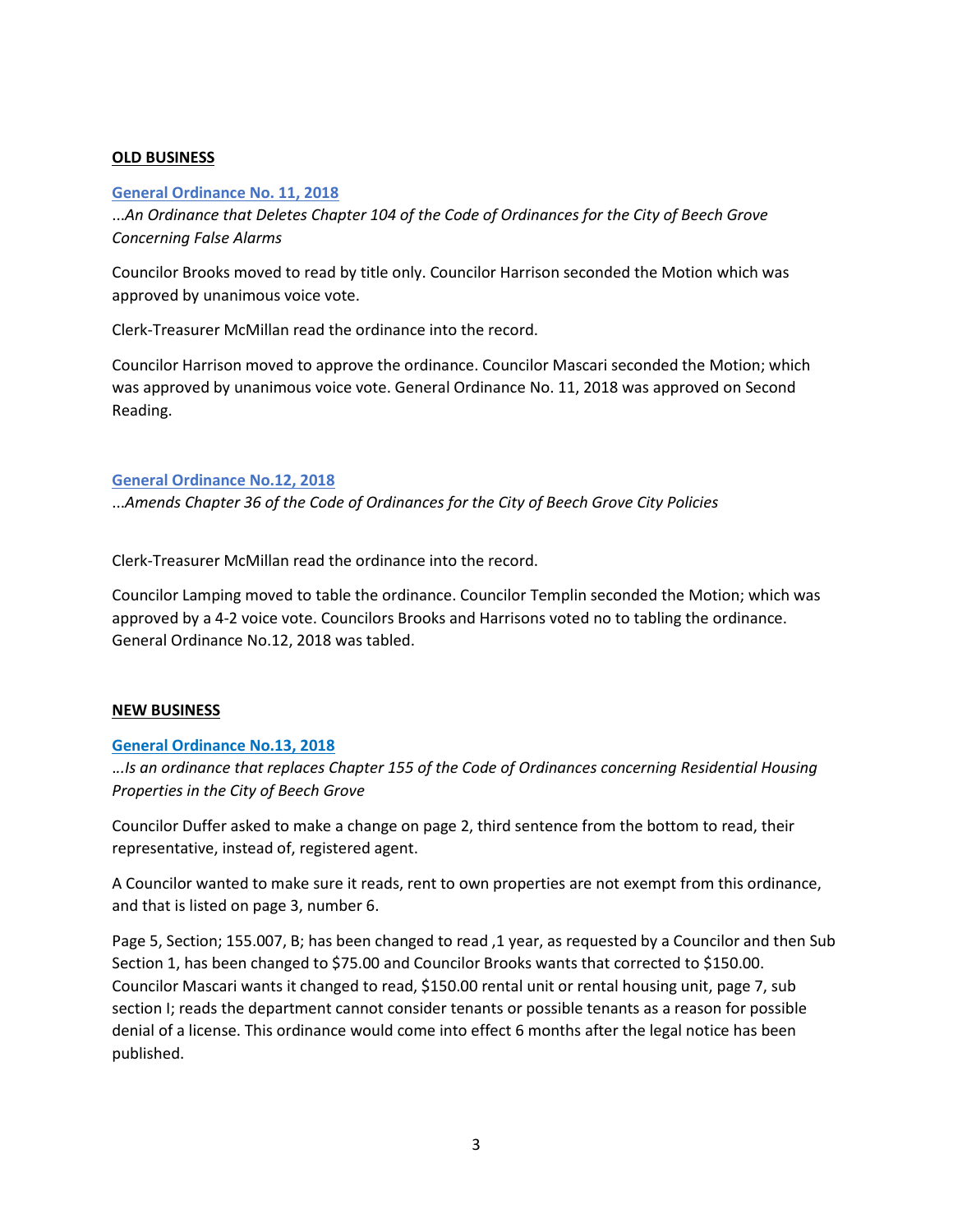Councilor Mascari moved to read by title only. Councilor Brooks seconded the Motion which was approved by unanimous voice vote.

Clerk-Treasurer McMillan read the ordinance into the record.

Councilor Lamping moved to approve the ordinance. Councilor Templin seconded the Motion; which was approved by unanimous voice vote. General Ordinance No.13, 2018 was approved on First Reading.

# **COUNCIL COMMENTS**

**Councilor Templin**: Thanked everyone for coming. He also commented that 60 inspections and 11 letters were sent out with zero tickets issued from Compliance in July, so that is proof that their goal is not to impose fines, but to correct issues, so good job. Also, thanks to the Mayor and the Clerk for good communication on this.

**Councilor Brooks:** He thanked everyone for coming and he commented that the Music on Main Street was fantastic.

**Councilor Harrison**: Thanked everyone for coming and commented that the Mayor and Clerk finally agree on an ordinance and the Council voted it down. Everyone enjoyed the comment.

**Councilor Mascari**: Thanked everyone for coming and he recognized his son, Ryan, for coming to the Council Meeting. He also commented that he just started  $7<sup>th</sup>$  grade and has Mrs. Wiley, the City Attorney's wife, for as a teacher for a class and he hopes his notes are good. He gets his electronics back after the meeting.

**Councilor Lamping:** Thanked everyone for coming. She jokingly told Ryan he can come to Aunt Betty's house, she lives near the Middle School and he is welcome to come hang out there if needed. She congratulated the Chamber of Commerce for the Music on Main Street, it was a really great event, it was a lot of hard work, she hopes the public support was strong, it seemed to be strong and she knows Mayor Buckley and several of us worked it all day, it makes us better as a city, so it was a fun day.

# **Councilor Duffer**: Absent

**Councilor Day:** Thanked everyone for coming.

# **Mayor Buckley**

There are clean copies of General Ordinances 8 and 10 in your packets.

The City of Beech Grove has experienced 4 sink holes this year and I have included an article from the newspaper in your packets.

There is a letter from Senator Donnely concerning Amtrak and we have been working with Mr. Anderson the new CEO at Amtrak on how to save jobs and maintain services at this facility.

A fire engine is being repaired.

A copy of the annual environmental permit for ADM is enclosed in your packet.